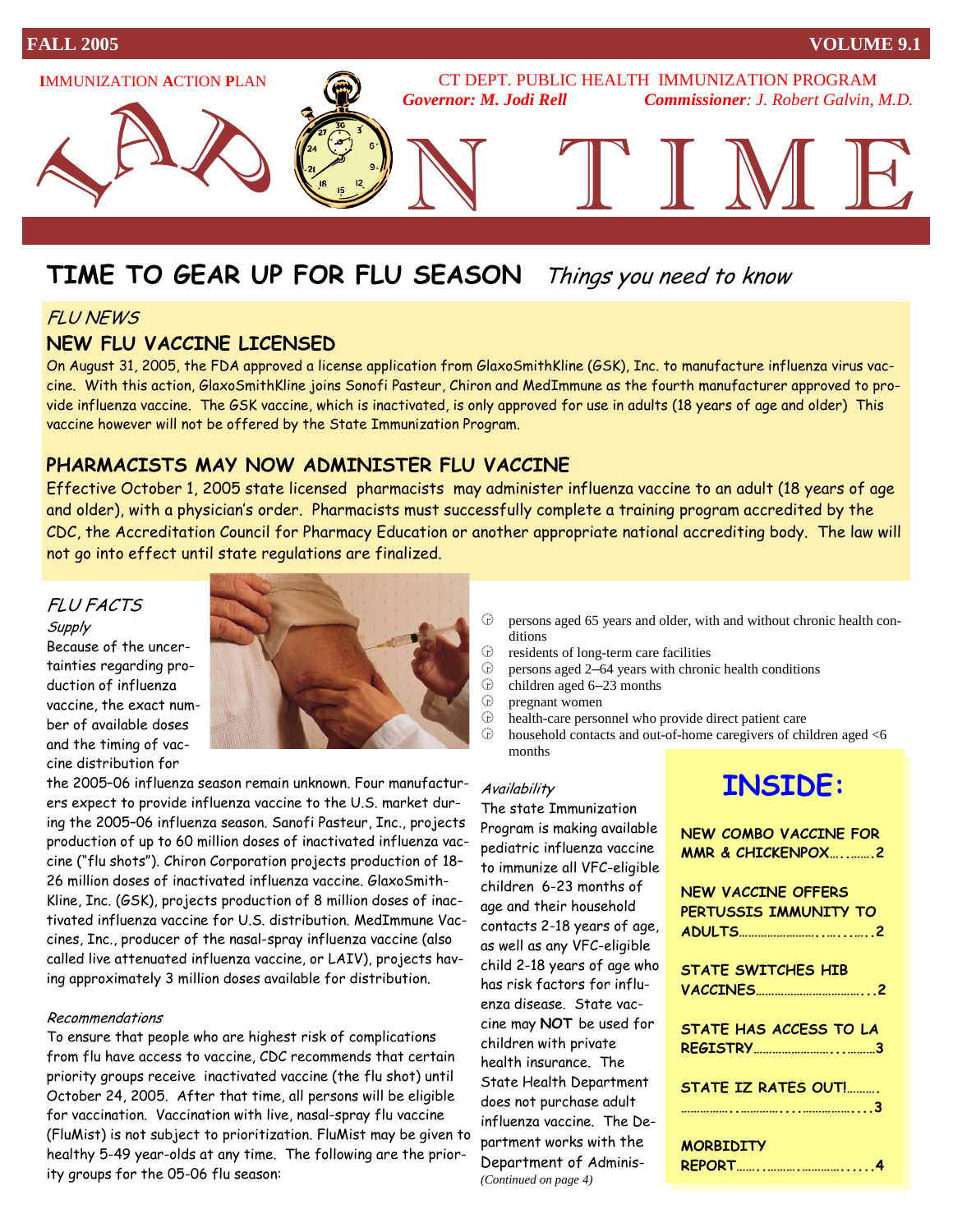

## **Hepatitis A**

The FDA has lowered the patient age for Hepatitis A vaccine. Children as young as **12 months old** are now eligible for Merck's hepatitis A vaccine known as Vaqta. Previously, the vaccine was limited to children who were at least 2 years old. According to Merck, in 2002 there were an estimated 8,800 reported cases of hepatitis A in the U.S.

## **TDaP**

Tetanus, Diphtheria and Pertussis (TDaP) vaccine is now available as a booster vaccine for adolescents and adults. CDC recommends routine vaccination of 11-12 yearolds as well as catch up vaccination of 13-18 year-olds in place of the old Td vaccine. Formal recommendations will be published in an upcoming edition of MMWR. The State Immunization Program will then send out an official policy letter on which vaccine we will provide along with specific ordering indications.

## **HiB**

The state is now supplying providers with Pedvax Hib in place of Act Hib. A full series of Pedvax HIB consists of 3 doses given at 2,4 and 12-15 months of age. Providers can still order ActHib for their patients who started on that vaccine, but all new patients should be started with Pedvax HIB. Keep in mind that a total of 4 doses are needed to constitute a complete series for any child who received one or more doses of ActHIB.

## **NEW VACCINE COMBINES MMR AND VARICELLA**

On September 6, the Federal Drug Administration (FDA) approved Merck's ProQuad (MMRV), a live vaccine indicated for vaccination against measles, mumps, rubella, and varicella in children ages 12 months to 12 years. Specific recommendations on the vaccine will be forthcoming.



## **STATE OFFERS GUIDANCE FOR SCHOOLS & PROVIDERS ACCOMODAT-ING KATRINA REFUGEES**

An estimated 800 to 1,000 people are expected to relocate to Connecticut from areas devastated by Hurricane Katrina. Most of the children who arrive in CT will arrive without immunization records. In accordance with state law, refugees will be treated as homeless under the McKinney-Vento Act and will be allowed to enter school without immunization and health records. Once enrolled, school nurses should work with the families and health care providers to obtain the necessary information. In the meantime, The CT Departments of Education and Public Health offer the following guidance on health assessments and immunization:

**Health Assessments:** Students should be referred to CT primary care doctors to complete an assessment once the family has health insurance. OR, they may complete an assessment through a school-based health clinic or local health clinic.

### **Immunization records:**

The CT Immunization Registry and Tracking System (CIRTS) and the Louisiana Immunization Network for Kids Statewide (LINKS) have developed a partnership to provide pertinent information to CT pediatricians, family physicians, and local health directors seeking immunization histories. Those requesting immunization information on children who were placed in their care are asked to contact the CIRTS Program at the CT Department of Public Health - (860) 509-7935.

According to recommendations from the Centers for Disease Control and Prevention (CDC), if a record can not be located, students 10 years of age or younger should be treated as if they were up-to-date and given any doses recommended for their current age.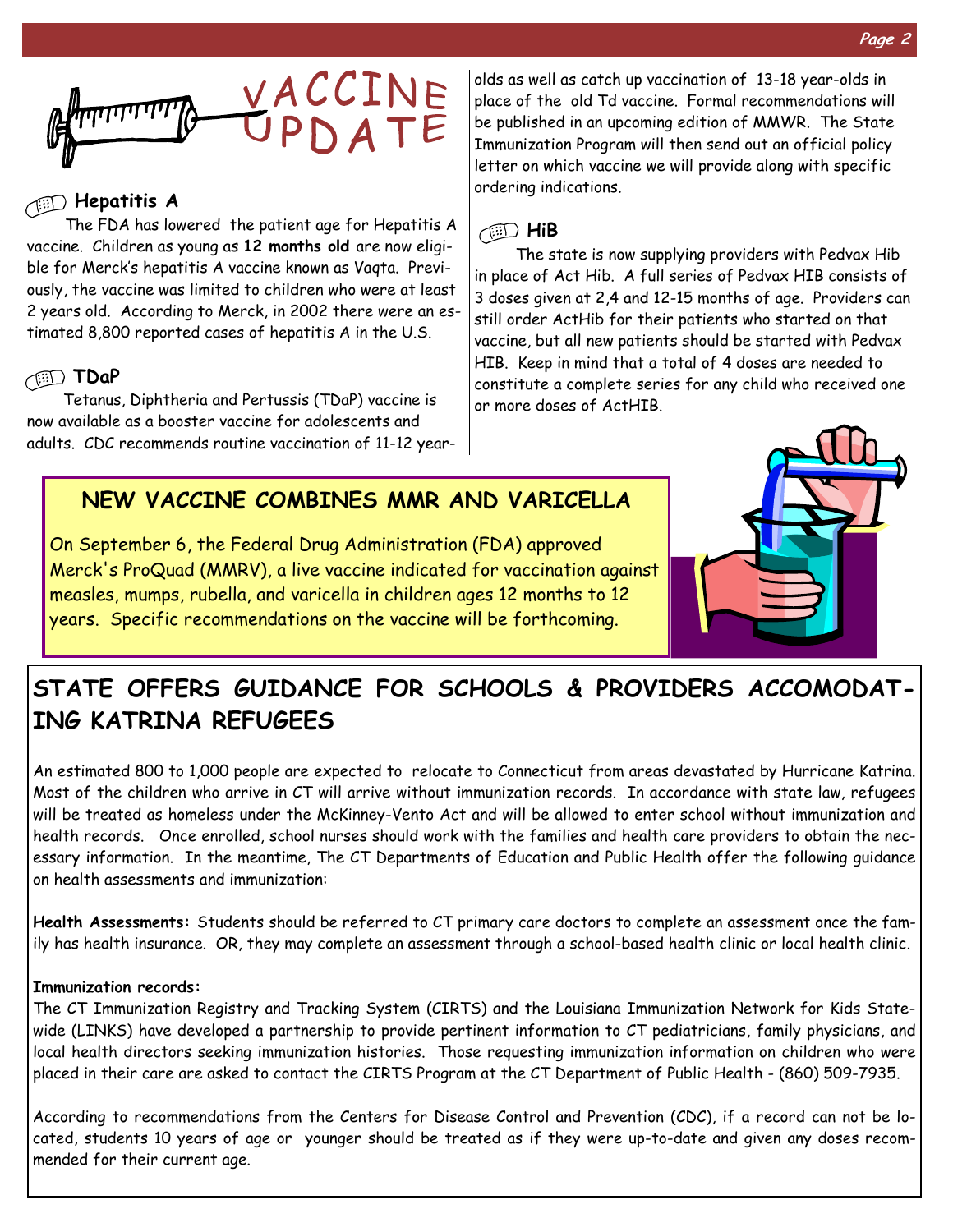

# RTS Rates are out!

The immunization rates for the state and individual pediatric and family practices are available for kids born in 2002. Rates were determined from chil-

dren in the state immunization registry (CIRTS) which accounts for 85% of all children born in the state of CT in 2002.

## **CIRTS VS NATIONAL IMMUNIZATION SURVEY (NIS)**

| <b>CIRTS Data</b><br>(children born Jan.-Dec. 2002)     | 83% | <b>CIRTS</b> – statewide-computerized registry that main-<br>tains immunization records on children up to six<br>years of age |
|---------------------------------------------------------|-----|-------------------------------------------------------------------------------------------------------------------------------|
| NIS Data for CT<br>(children born Feb 2001-May<br>2003) | 85% | $\vert$ NIS $-$ a large on-going telephone sample survey of<br>immunization coverage among pre-school age chil-<br>dren       |

## **IMMUNIZATION STATUS ON 2<sup>ND</sup> BIRTHDAY OF CHILDREN ENROLLED IN CIRTS** Birth Cohorts: 1998 – 2002

| *Schedule Used<br>4,3,1,3,3 | <b>Not</b><br>up-to-date in<br><b>CIRTS</b> | <b>Up-to-date in CIRTS</b><br># | $\frac{6}{9}$ | Total # in CIRTS |
|-----------------------------|---------------------------------------------|---------------------------------|---------------|------------------|
| 1998 Birth Cohort           | 9007                                        | 21,541                          | <b>71%</b>    | 30,548           |
| 1999 Birth Cohort           | 10,073                                      | 24,490                          | <b>71%</b>    | 34,563           |
| *2000 Birth Cohort          | 6006                                        | 28,105                          | 82%           | 34,111           |
| 2001 Birth Cohort           | 6310                                        | 28,509                          | 82%           | 34,819           |
| 2002 Birth Cohort           | 6152                                        | 29,507                          | 83%           | 35,659           |

\* Due to the DTaP shortage, there was a 6 mo. grace period on DTaP #4 All data based on 4 DTaP, 3 polio, 1 MMR, 3 HiB, 3 Hep B at 24 months of age

## Shoot for **40**!

The temperature in the refrigerator used for vaccine storage must stay within 35º-46º F. Temperatures that all are too hot or too cold can damage the a vaccines without any visible sign of damage rendering them ineffective. So remember, **shoot for 40º F** in your vaccine refrigerator!

131

## **Local IAP Coordinators**

**Bridgeport**  Conrado Barzaga (203) 396-8384

**Danbury**  Irene Litwak (203) 730-5240

**East Hartford**  Sandra Ribeiro (860) 291-7390

**Hartford**  Leticia Marulanda (860) 547-1426 X7033

> **Meriden**  Kate Baker (203) 630-4251

**Middletown**  Loreen Gawel (860) 344-3471

**Naugatuck Valley**  Maritza Rosado (203) 881-3255

**New Britain**  Ramona Anderson (860) 612-2777

**New Haven**  Jennifer Wilson (203) 946-7097

**New London**  VACANT (860) 447-8322

**Northeast Region**  Danielle Baillargeon (860) 928-6541 X2013

> **Norwalk**  Pam Bates (203) 854-7728

**Stamford**  Cinthia Goncalves (203) 977-4976

**Torrington**  Sue Sawula (860) 489-0436

**Waterbury**  Randy York (203) 346-3907

40°

**West Haven**  Betty Murphy (203) 937-3665

**Windham**  Karin Davis (860) 423-4534